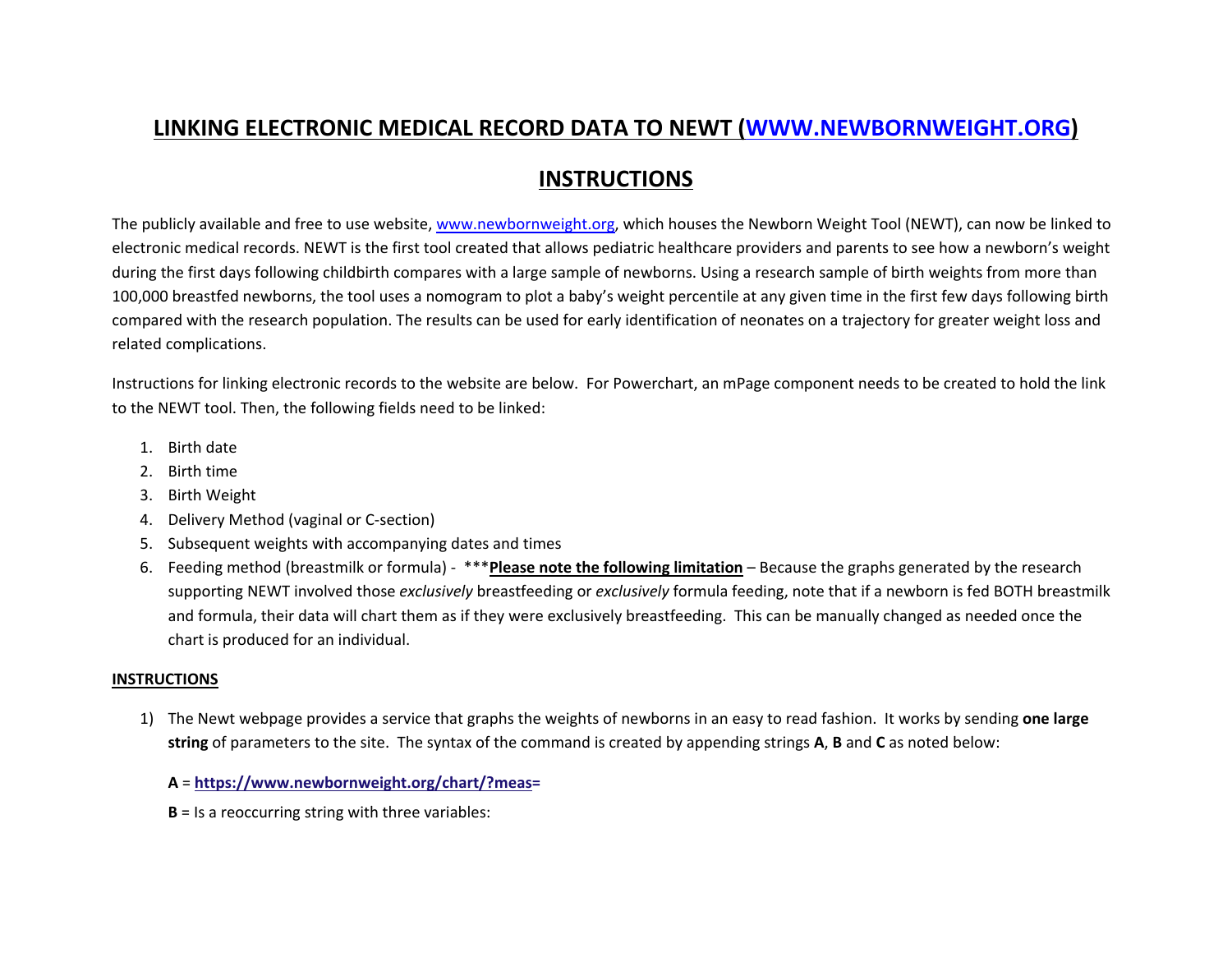**N**  $=$  Sequence number (incremented per measurement) date\_measured = Date weight measured (date/time in seconds from Jan -01 -1970) **measured\_weight** = Actual weight in kilograms

These variables need to be formatted as noted below with the following hard-coded text:

[**N**]%255Btimestamp%255D%3D[**date\_measured**]%26 [**N**]%255Bweight%255D%3D[**measured\_weight**]%26

**C** = a one-time string of four variables that contains the details of the birth:

| date measured | = Date weight measured (date/time in seconds from Jan -01 -1970)       |
|---------------|------------------------------------------------------------------------|
| birth weight  | $=$ Weight in kilograms at birth                                       |
| deliv type    | = Delivery Type ( $\mathbf{vag}$ = vaginal, $\mathbf{ces}$ = Cesarean) |
| feed_method   | $=$ Feeding Method (bf = breast fed, ff = formula fed)                 |

These variables need to be formatted as noted below with the following hard-coded text:

**&bs=[date\_measured]&bw=[birth\_weight]&bt=[deliv\_type]&fm=[ feed\_method]**

#### 2) Example:

Patient Information:

Patient was born on **3/2/2016 @ 08:29:00am weighing 3.0 kg, delivered Cesarean and is being fed formula**. The following weights were also measured (include only those within 72 hours of birth):

*3/2 8:12pm – 3.1 kg; 3/3 7:04am – 3.2 kg; 3/3 10am – 3.3 kg; 3/3 7:35pm – 3.4 kg* and so on….

Newt Webpage data generated:

**[https://www.newbornweight.org/chart/?meas=](https://www.newbornweight.org/chart/?meas)**

*0*%255Btimestamp%255D%3D*1458827760*%26*0*%255Bweight%255D%3D*3.1*%26

*1*%255Btimestamp%255D%3D*1458827794*%26*1*%255Bweight%255D%3D*3.2*%26

*2*%255Btimestamp%255D%3D*1458827892*%26*2*%255Bweight%255D%3D*3.3*%26

*3*%255Btimestamp%255D%3D*1458826903*%26*3*%255Bweight%255D%3D*3.4*%26

**&bs=1458827120&bw=3.0&bt=ces&fm=ff**

Notes: This string would be concatenated and have no cr/lf characters in it.